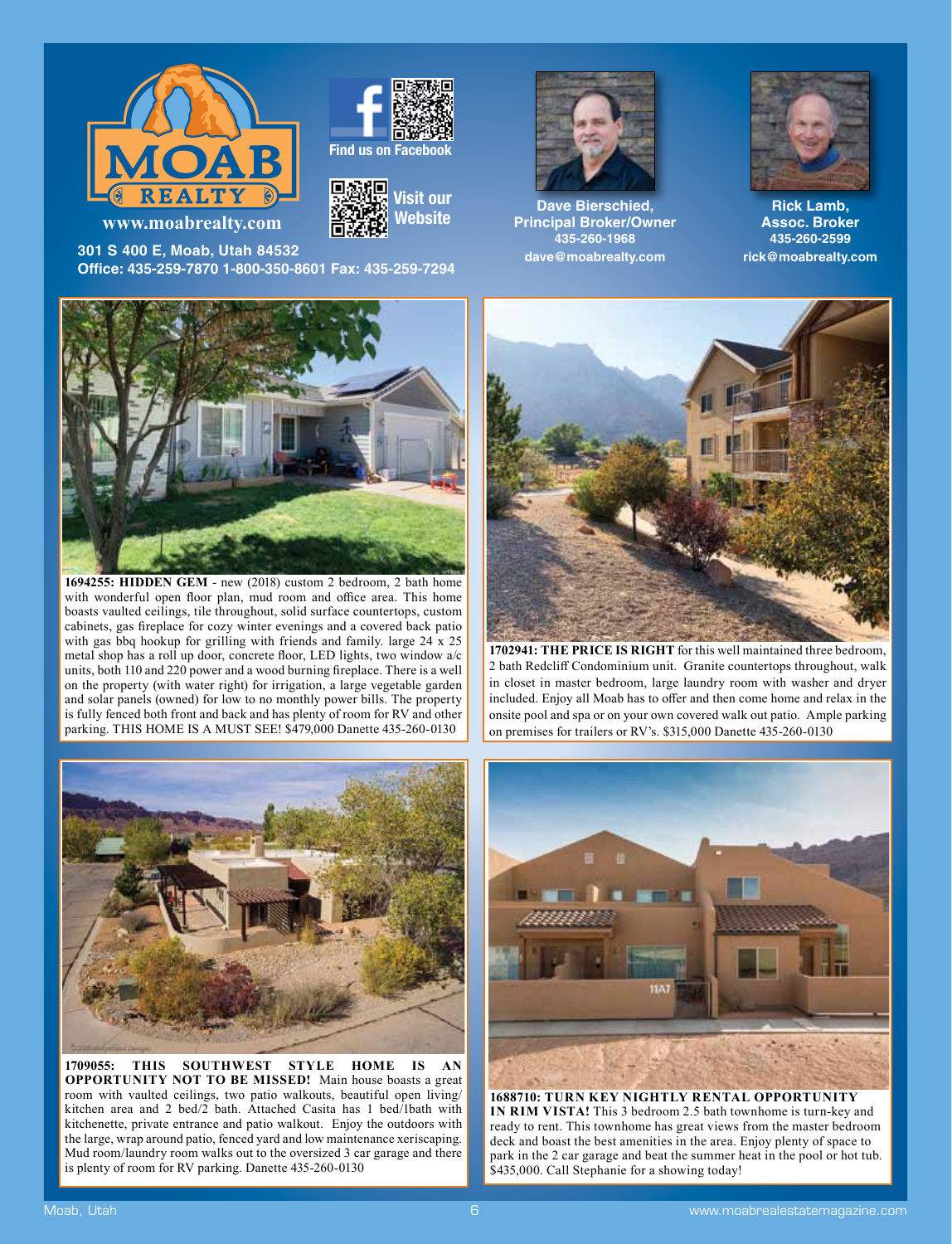



**Danette Johnson, Realtor 435-260-0130 danetteinmoab@aol.com**

**Stephanie Cluff, Realtor 435-260-8023 stephaniemcluff@gmail.com**



**1677748: BRAND NEW AND READY FOR IT'S FIRST OWNERS!** This 3 bedroom, 2 bath home has a bright, open living room/kitchen/dining area with a walk out to the back patio. Large pantry with shelving and a wonderful center island. The laundry room has its own entrance with a large sink. Master bedroom boasts double sinks, a luxurious tub and a separate shower. The yard is up to you - room for a garden, fire pit, shed! The mountain and red rock views are spectacular. \$350,000 Danette 435-260-0130



**1685190: MOUNTAIN VIEWS FROM YOUR BACK DECK, RED ROCK VIEWS FROM THE FRONT...**this quaint home is ready and waiting for YOU! Located just on the edge of town, this home features many upgrades including new flooring and refrigerated air with a programmable thermostat. The fenced back yard is perfect for spending time outdoors with friends and family while watching the colors on the mountains as the sun sets. This home also boasts an open living/dining area, breakfast bar, separate laundry room and newer flooring. A large storage shed and ample parking (including space for an RV) are a bonus. \$299,000



**1628574: DON'T MISS OUT ON THIS BEAUTIFUL FULLY-FURNISHED AND TURN-KEY READY TOWNHOME!** Great views from all areas of the townhome and outside patios. Master suite has a beautiful view of the red rock rim from the balcony that's sure to provide sensational sunsets in the evenings! Three bedrooms and 2 1/2 bathrooms, with two-car garage to store all of your toys! \$425,000 Dave 435-260-1968







**www.moabrealty.com**

**301 S 400 E, Moab, Utah 84532 Offi ce: 435-259-7870 1-800-350-8601 Fax: 435-259-7294**



**1676249: AFFORDABLE MOAB LIVING!** Great in town location- this home sits on a corner lot with a fenced yard and large storage shed. Many upgrades include tiled shower with jetted tub, newer flooring and central AC. Space rent is \$470/mo, includes water/sewer/trash and all community amenities owner must be approved by Grand Oasis/Inspire. Square footage figures are provided as a courtesy. Buyer advised to obtain an independent measurement. \$69,000 | Danette 435-260-0130



**1688989:ENJOY THE CONVENIENCE OF LIVING DOWNTOWN -** close to K-6 elementary school, park and recreation & aquatics center. This home is not to be missed! Spacious, open living room/kitchen/ dining room area walks out to a secluded backyard with a patio and gas bbq hookup. Master bedroom boast a large, walk in closet with attached bathroom, double sinks and tiled shower. Laundry room leads out to the 2 car attached garage. Lush green lawn has full auto sprinkler system for both front and back. Square footage figures are provided as a courtesy estimate only and were obtained from County Tax Roll Master Record. Buyer is advised to obtain an independent measurement.\$429,000



**1618763: UNIQUELY FURNISHED and turnkey ready townhome in beautiful Rim Village!** Stunning views of the red rock rim and La Sal mountains. 3 bedrooms 2 ½ bathrooms. Master bedroom with en suite bathroom and two additional bedrooms with queen beds. Enjoy this townhome as a vacation home and nightly rental or as your full-time residence! Amenities include community pool, hot tub, playground, and tennis/basketball court. Attached two car garage. Ample on-street parking for trailers, jeeps and RZR's. \$399,500 | Dave 435-260-1968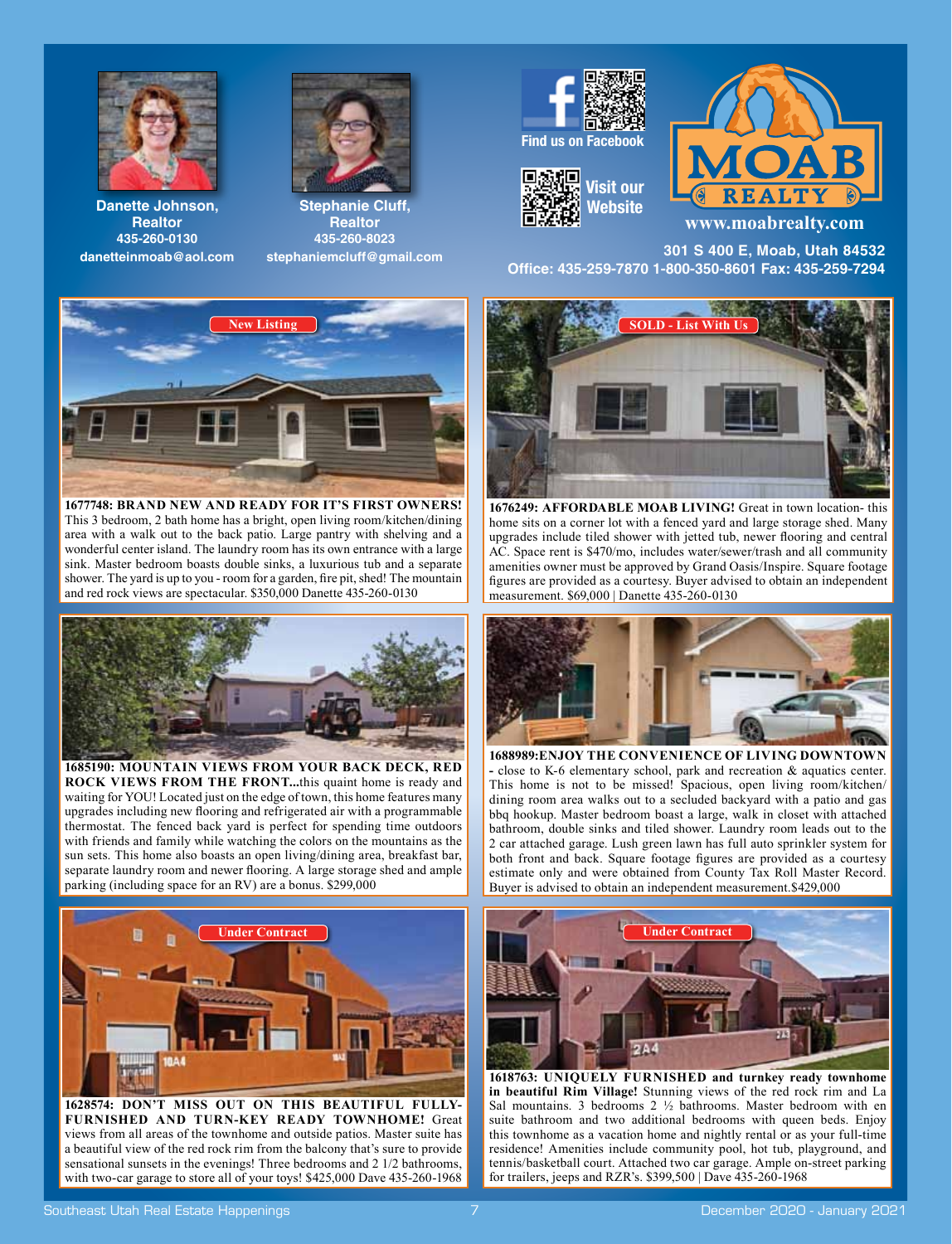

**POLE CANYON in Kane Creek Canyon Estates. Beautiful residential/** recreational property just 18 minutes from Moab, that offers fabulous desert and mountain views. This lot located just off Kane Canyon Drive, striking views of the La Sal Mountains, Behind the Rocks, Pole Canyon and Kane Creek Canyon. Power is conveniently located on the lot frontage. New owner will install well and septic. County maintained roads throughout the subdivision. There are no HOA dues. Sensible covenants are in place for the protection of property values. Owner financing is available. MLS# 1610902, 1610907, 1610909, 1610910, 1610912, 1610913, 1610893. Prices range from \$145,000 to \$175,000 | **Call Rick 435-260-2599**

**1658268: DEVELOPMENT OPPORTUNITY** at the "Gateway" to Moab! Have your business seen FIRST by visitors as they enter Moab. This 2.39 acre parcel is located just south of the Colorado River Bridge on the west side of Highway 191. \$1,795,000 Call Danette 435-260-0130

**1606451: THIS LOT HAS ALL THE VIEWS** of the red rock monuments that have made Castle Valley famous and in addition you have great views towards the Colorado River corridor. Choose from a number of different potential building sites and enjoy the peace and quiet of Castle Valley. \$135,000 Call Rick 435-260-2599 **SOLD - LIST WITH US**

**1590268: RARE BUILDING LOT IN TOWN.** Spectacular views of the mountains and red rock rim! Hiking/Biking trails right out your back door. .25 acre in cul-de-sac. Water, sewer and power all stubbed. \$119,000. Call Danette 435-260-0130

**1215877: GREAT PROPERTY IN LA SAL 2.56-ACRE LOT IN LA SAL.** Power at lot and phone nearby. Can be purchased with deed restricted pond parcel. | \$38,400 Owner/Agent | Dave 435-260-1968



New design with patios in front and back, 2 Master Bedrooms with en suite bathrooms upstairs and a ½ bath on main level, 1274 sq. ft. Amenities include Pool, Hot Tub, Playground and Pavilion. Zoned for overnight rentals. \$309,000 Call Dave 435-260-1968 for more information. MLS# 1649454, 1649457, 1649458, 1649468, 1649469



**KANE CREEK CANYON ESTATES, scenic, beautiful large lot residential subdivision south of Moab** across Hwy 191 from Bridger Jack Mesa. Only 17 minutes from Moab. Bordered on two sides by BLM public land. All of southeastern Utah recreation is at your door step. County maintained roads, underground power installed, Buyer is responsible for well and septic, Kane Creek Canyon Estates have covenant protection but no HOA fees, Owner financing available. MLS# 1610901, 1610904, 1610906, 1610900, 1610898, 1610897, 1610895 | Prices range from \$135,000 to \$175,000 Call Rick 435-260-2599

**www.moabrealty.com 301 S 400 E, Moab, Utah 84532 Offi ce: 435-259-7870 1-800-350-8601 Fax: 435-259-7294**









**1690830: NIGHTLY RENTAL OPPORTUNITY!** This 2 bedroom, 2 bath is the perfect place to enjoy what Moab is about. The location is quiet and serene. You can enjoy a dip in the community pool or use it as an investment property. This has good rental history and is furnished and ready for a new owner. \$375,000. Call Stephanie for a showing today!